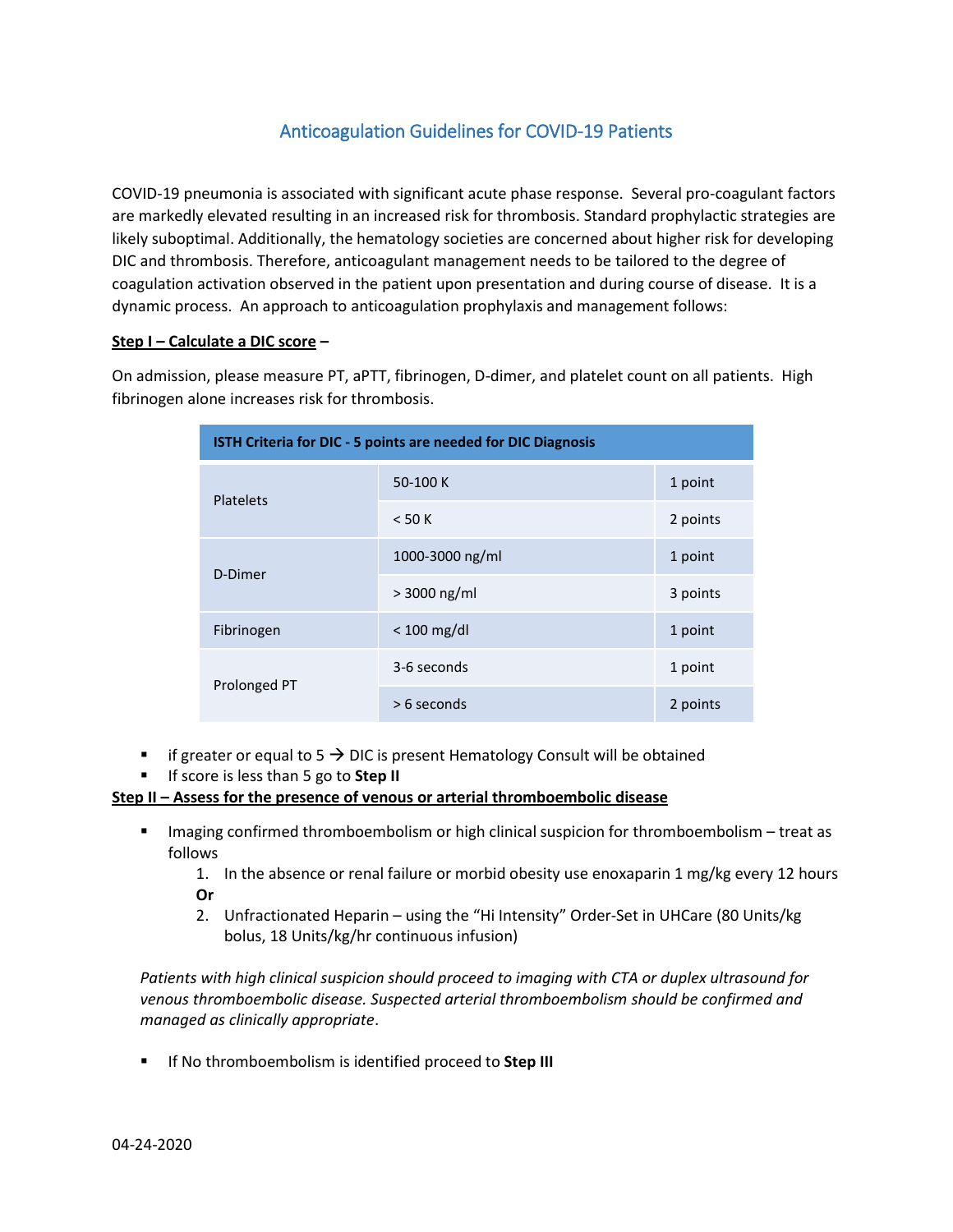## **STEP III** – **If there is no evidence of thromboembolism, then prophylaxis can be applied as per the following table**

| <b>D-Dimer</b><br>ng/ml | Weight (kg)                                                                                                                                                                                                                                                                                                                                                                                                                                                                                    | Drug target Heparin Assay, Lovenox is 0.3 - 0.5 IU/mL |  |
|-------------------------|------------------------------------------------------------------------------------------------------------------------------------------------------------------------------------------------------------------------------------------------------------------------------------------------------------------------------------------------------------------------------------------------------------------------------------------------------------------------------------------------|-------------------------------------------------------|--|
|                         | < 100                                                                                                                                                                                                                                                                                                                                                                                                                                                                                          | Enoxaparin 40 mg daily                                |  |
|                         | 100-150                                                                                                                                                                                                                                                                                                                                                                                                                                                                                        | Enoxaparin 40 mg bid                                  |  |
|                         | >150                                                                                                                                                                                                                                                                                                                                                                                                                                                                                           | Enoxaparin 60 mg bid                                  |  |
| < 1000                  | Enoxaparin should be timed for 0900 and 2100 if BID<br>"Heparin Assay, Lovenox" should be drawn 3.5-4 hours after the second dose, then as<br>٠<br>needed based on level and renal function<br>Aim: target Lovenox assay 0.3-0.5 IU/mL<br>٠<br>Adjust doses in increments of 10-20 mg depending on level and renal function<br>$\circ$<br>If on CRRT or HD,<br>٠<br>use heparin 5,000 Units Q8H when weight < 150 Kg<br>$\circ$<br>use heparin 7,500 Units Q8H when weight > 150 Kg<br>$\circ$ |                                                       |  |

| D-Dimer<br>ng/ml | Weight (kg)                                                                                      | Drug target Lovenox or UFH levels (See Below)                                           |
|------------------|--------------------------------------------------------------------------------------------------|-----------------------------------------------------------------------------------------|
| $1000 - 3000$    | < 100                                                                                            | Enoxaparin 40 mg bid                                                                    |
|                  | 100-150                                                                                          | Enoxaparin 80 mg bid                                                                    |
|                  | >150                                                                                             | Enoxaparin 120 mg bid                                                                   |
|                  |                                                                                                  | For patients requiring doses $\geq 80$ mg, recommend using the "Enoxaparin Therapeutic" |
|                  | Anticoagulation" UHCare orderset for ease of ordering                                            |                                                                                         |
|                  | Enoxaparin should be timed for 0900 and 2100<br>$\circ$                                          |                                                                                         |
|                  | $\circ$                                                                                          | "Heparin Assay, Lovenox" should be drawn 3.5-4 hours after the second dose,             |
|                  |                                                                                                  | then as needed based on level and renal function.                                       |
|                  |                                                                                                  | $\circ$ Aim: target Lovenox assayl 0.3-.0.5 IU/mL                                       |
|                  |                                                                                                  | Adjust doses in increments of $10 - 20$ mg depending on level and renal                 |
|                  |                                                                                                  | function                                                                                |
|                  | If on CRRT or HD, use Low Intensity Heparin drip as per EMR (60 Units/kg IV bolus, followed<br>٠ |                                                                                         |
|                  | by 12 Units/kg/hr constant IV infusion). Monitor with "Heparin Assay"                            |                                                                                         |
|                  |                                                                                                  | Aim: target Heparin level 0.2-0.3 IU/mL                                                 |

| <b>D-Dimer</b><br>ng/ml | Weight (kg)                                                                                                                                                                                                                                                                                                                     | <b>Note: Lovenox &amp; UFH Assay have different therapeutic levels</b>                                                                                                                                                                                                                                                                       |
|-------------------------|---------------------------------------------------------------------------------------------------------------------------------------------------------------------------------------------------------------------------------------------------------------------------------------------------------------------------------|----------------------------------------------------------------------------------------------------------------------------------------------------------------------------------------------------------------------------------------------------------------------------------------------------------------------------------------------|
| > 3000                  | In absence or renal failure and morbid obesity use enoxaparin 1 mg/kg every 12 hr<br>п<br>Monitor "Heparin Assay, Lovenox", should be drawn 3.5-4 hours after the<br>second dose then at least once daily<br>Aim: target Lovenox assay: 0.6-1.0 IU/mL<br>Adjust dose in increments of 10-20 mg depending on levels<br><b>OR</b> |                                                                                                                                                                                                                                                                                                                                              |
|                         | п<br>п<br>п                                                                                                                                                                                                                                                                                                                     | Start high intensity unfractionated Heparin drip as per EMR (80 Units/kg IV bolus, followed<br>by 18 Units/kg/hr constant IV infusion). Monitor "Heparin Assay" every 6 hr<br>Aim: target UFH assay: 0.3-0.7 IU/ml until stable and then once daily<br>If no improvement in D-Dimer in 24-48 hrs consult Hematology and/or Vascular Medicine |